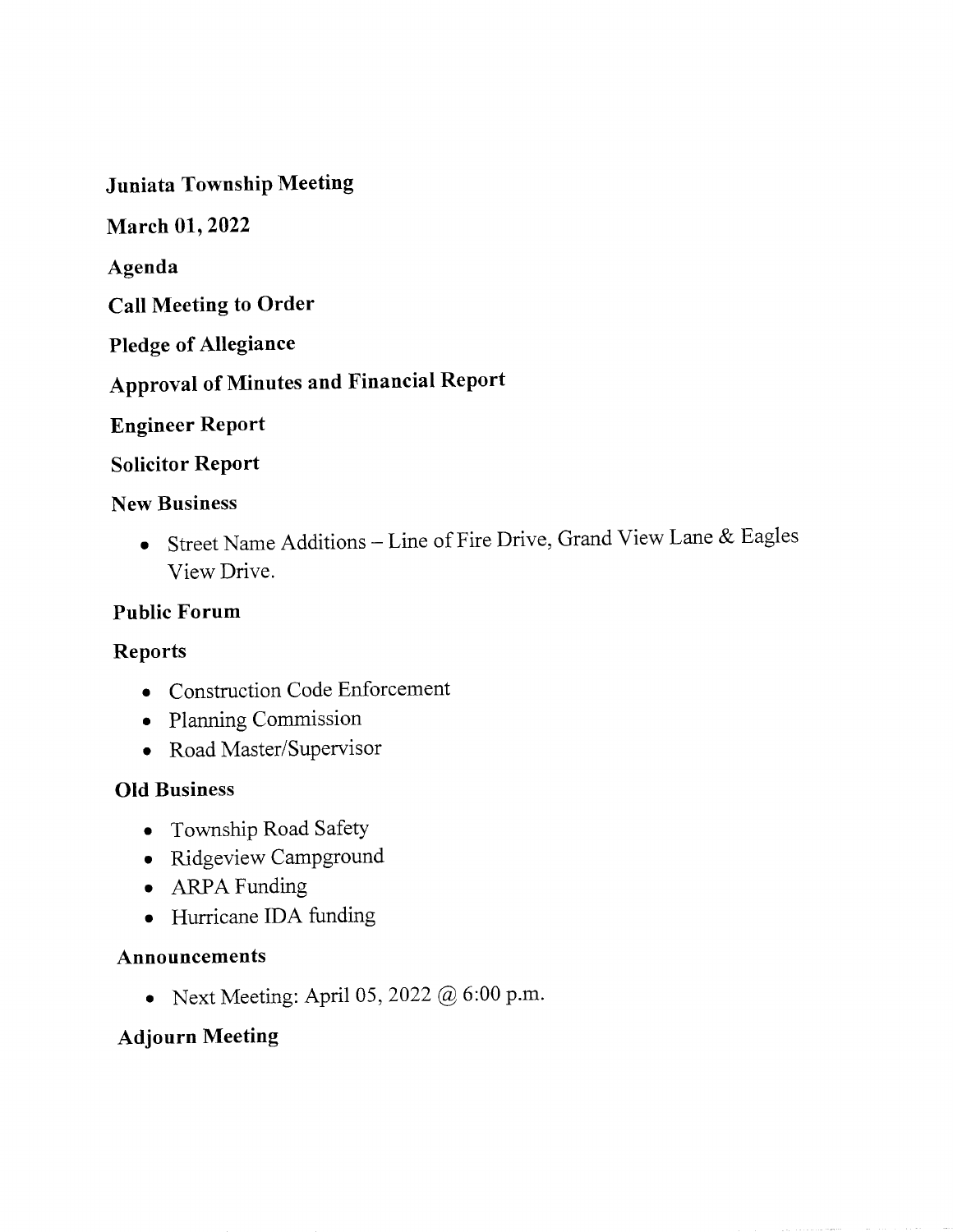# Juniata Township Meeting

# February  $01,2022$

# Minutes

Chairman Stein called the meeting to order at 6:00 p.m. at the Juniata Township Municipal Building and led the meeting in the Pledge of Allegiance.

# Attendance

Present:

- $\bullet$  Greg Stein Chairman
- Dean Parks Co-chairman; Supervisor
- $\bullet$  Wib Hall Supervisor
- Leslie McDermott Secretary/Treasurer
- o Jamie Catanese CEO/SEO
- . Wayne Bradburn Solicitor
- $\bullet$  Tom Levine Engineer
- o Duane Dysard Roadmaster

# Guests:

• See Attached

Reading and approval of the regular meeting minutes from the January 04,2022 monthly township meeting.

Supervisor Hall motioned to accept the minutes as recorded for this meeting. Seconded by Supervisor Parks. Unanimously approved by the Board.

The financial report was presented. Supervisor Parks motioned to approve the financial report as recorded for this meeting. Seconded by Supervisor Hall. Unanimously approved by the Board.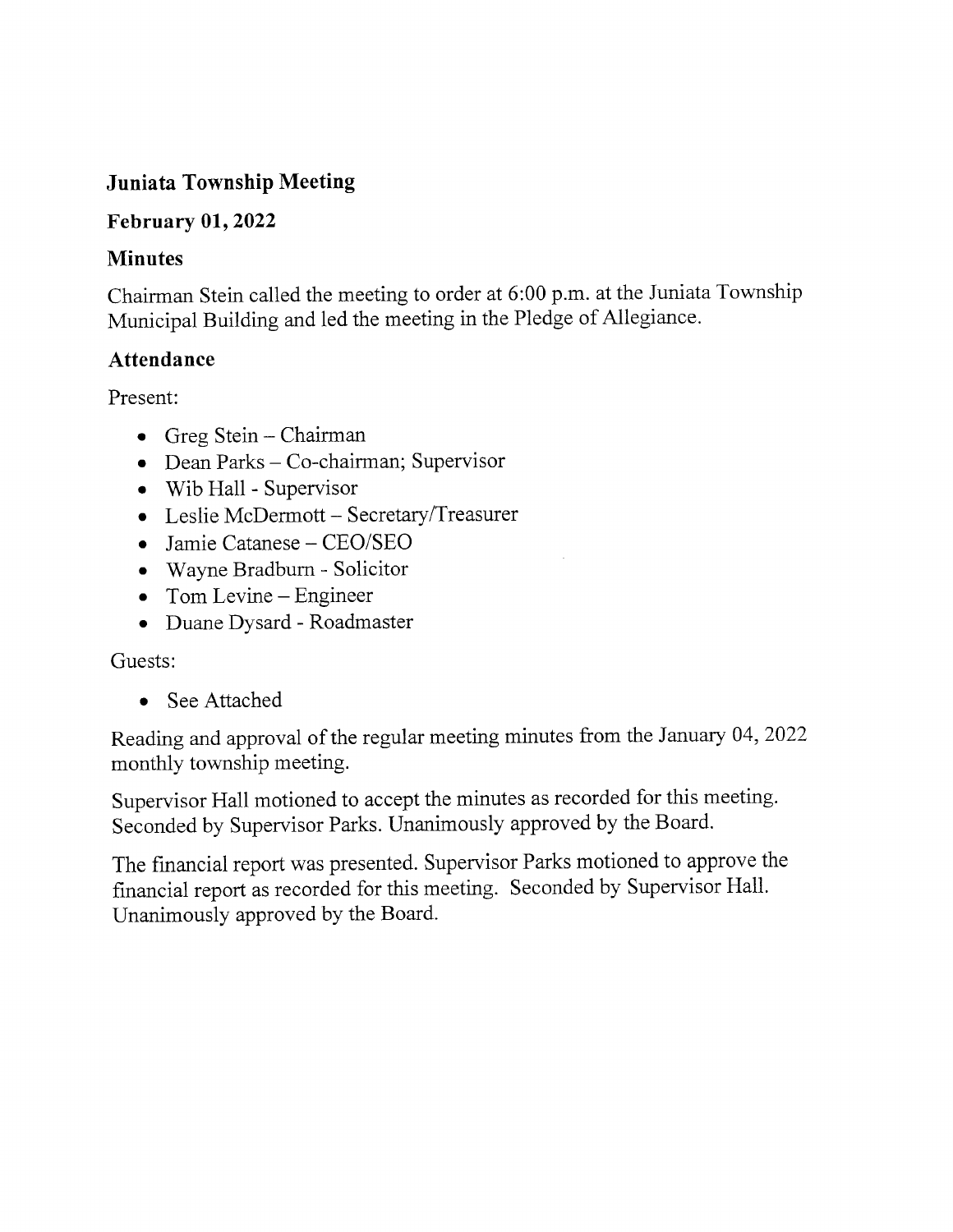# Engineer Report Ridgeview Campground

- Township Engineer, Tom Levine, gave an update on Ridgeview Campground:
	- o Waiting on three items:
		- Sewage facility planning approval from DEP.
		- . public water supply permit to permit well on site for purposes of providing adequate drinking water.
		- Penn Dot if the existing drive way at the intersection of the Penn<br>Dot highway is adequate or needs to be modified.
			- Dot ingliway is adequate of fields to be medified.<br>Township ordinance gives the Board of Supervisors three options:
				- Approve the plan as presented.
				- Reject the plan as presented.
				- . Approve the plan with conditions that Board feels are reasonable.
	- o Campground owner, Justin Stoner is here tonight to request conditional approval for the plan'
	- $\circ$  Action must be taken tonight. Engineer Levine recommended that the Board of Supervisors reject the plan because the sewage facility planning module approval from DEP and the water supply permit are significant enough that they could change the approved plan.
	- o Levine added that the complicating factor with conditional approval is that it is hard enough to administer an approved plan and if you have two sets of approved plans or some modifications and no one is here at the office to administer the same it can become extremely challenging.

# Ridgeview Campground

- $\bullet$  Louis Glantz, attorney for Justin Stoner, commented on Engineer Levine's recommendation for rejection:
	- o The normal practice for townships is to approve plan with conditions but do not sign. Which means that Board of Supervisors will not sign anything, will not issue any permits, no one can move any dirt or do anything until conditions are met. Once conditions are met, then work can proceed.
	- $\circ$  Conditional approval shifts the burden to DEP and Penn Dot. The permits pending with DEP and Penn Dot are acts beyond the township's scope. The Board of Supervisors have no say in the pending items but may comment to DEP and Penn Dot. Therefore,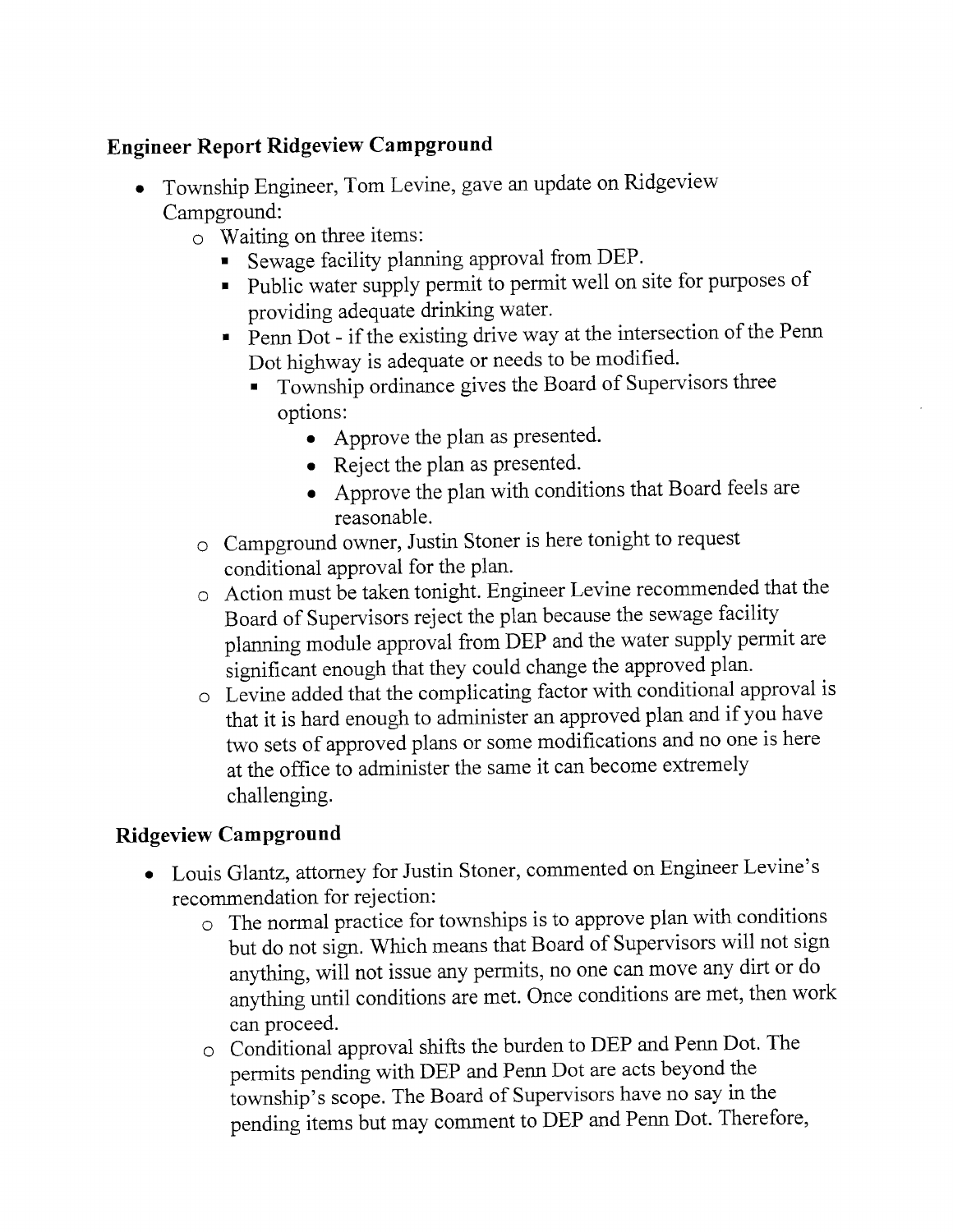since the campground plan has met ail the requirements of the township the only recourse of the Board of Supervisors is to approve plan with conditions.

o By rejecting the plan with conditions, Board of Supervisors could open the township up to litigation or it could start the approval process over again which is not fair to the applicant and could cost the township additional money.

Supervisor Stein motioned to reject the conditional acceptance of the Ridgeview Campground plan. Seconded by Supervisor HalI. Unanimously approved by the board.

# PUBLIC FORUM

- Township resident, Carl Grove, commented that the Penn Dot permit was revoked.
- o Campground owner, Justin Stoner, refuted Grove's claim by stating that the permit was never revoked and that they were only doing a change of use to add the quantity of campsites.
- o Attorney Glantz, stated if Board of Supervisors agree to vote to approve the plan only after the permits are issued, they would grant an extension.
- o Supervisor Stein ask for a vote to approve or disapprove the Ridgeview Campground Plan with conditions.
- o Supervisor Parks and Hall commented that they did not have an issue approving the plan with conditions.
- . Resident, Ken Stewart, asked supervisors to take into account everything that the residents have brought before the Board of Supervisors and to disapprove the plan.
- o Resident, Carl Grove, stated that residents would like to see some support from the Board of Supervisors. By rejecting the plan, it shows residents that their concerns are being taken into consideration by the supervisors.
- o Residents would like supervisors to require that campground owner, Justin Stoner, purchase a bond to cover costs of wells lost in the future due to the campground.
- o Justin Stoner stated that campground is on different aquifer, the campground water draw is equivalent to 3.5 residential lots. Justin already has approval for 5 residential lots. When it is a residential sub-division, there is no push back from residents but because it is a campground plan that will not use as much water as 5 residential lots, it become a big issue for residents.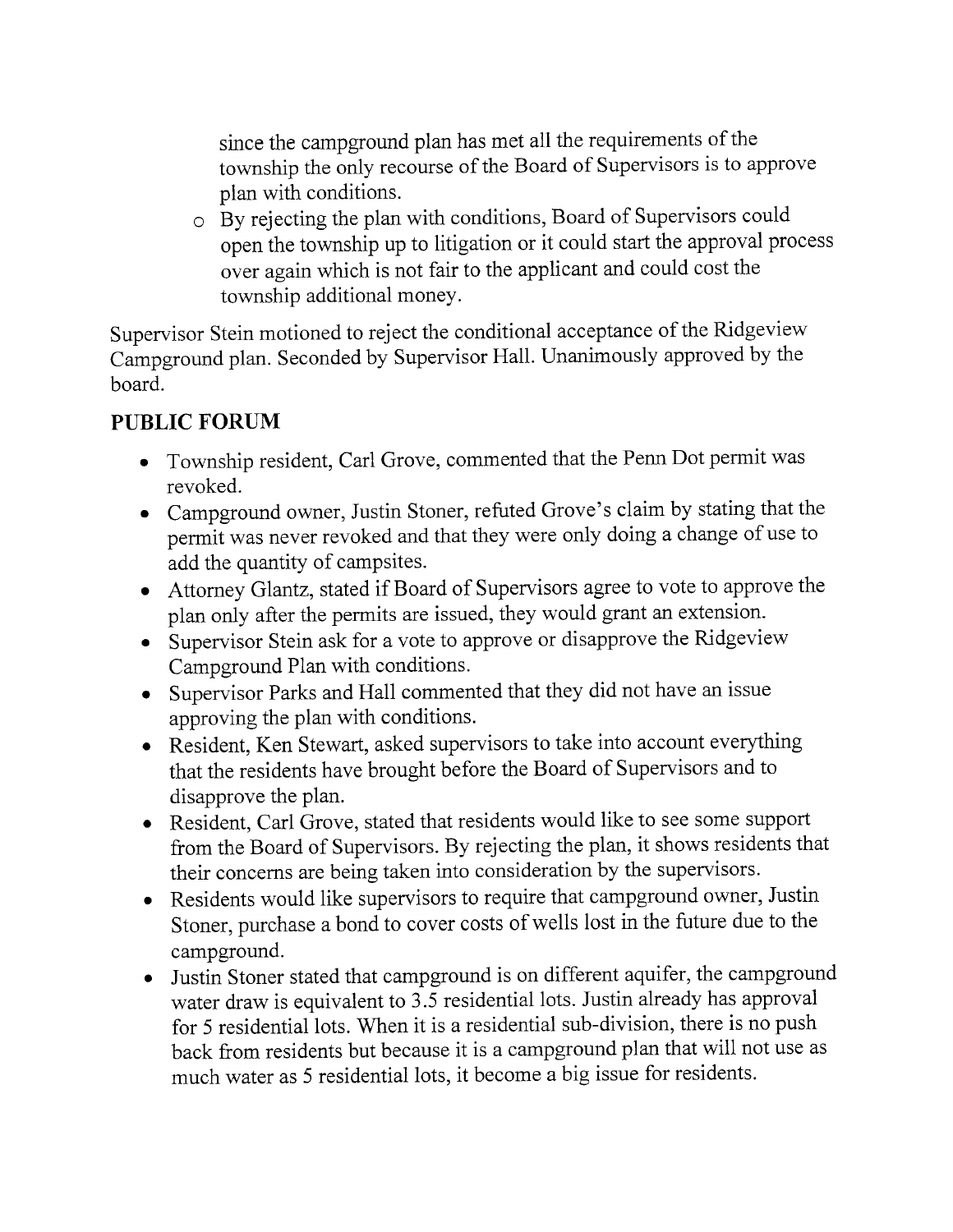- Township residents accused campground owners of using inaccurate flow data for the sewage at the campground. After checking with DEP, it has been determined that owners used factual data.
- o Mr. Stoner stated that the information being bought by the township residents before the Board of Supervisors is wrong.
- Joe Dinardi spoke on behalf of Harlan Byers, who was unable to attend the meeting, to express concem about a large vacation home just constructed at the end of parks road.
- The vacation home is being advertised on the internet as a home that will sleep 25 people and accommodate a party of 50 people.
- Residents are concerned about the sewage, water use and parking for large groups.
- Mr. Dinardi asked if the sewage module was approved for 25 people. Jamie has explained this numerous times to Harlan. Jamie once again explained that the sewage approval is based on number of bedrooms and type of structure. Sewage approval has nothing to do with the amount of people using a facility. It is no different than a private home accommodating<br>numerous people for holidays and celebrations. numerous people for holidays and celebrations.
- . Carl Grove commented that vacation rentals are something that the planning commission should take a look at.

# SEO Report - Ridgeview Campground

- . Township SEO, Jamie catanese, gave an update on Ridgeview Campground:
	- o when an sEo looks at a site, they look for general site suitability which means the site can support the proposed project's current and future septic needs.
	- $\circ$  Jamie recommended that the Board of Supervisors sign off on component two of township's checklist because Ridgeview Campground has met sight suitability.
	- $\circ$  Jamie double checked flows and verified that flow rates that Ridgeview Campground was using from a like size campground were correct.

# NEW BUSINESS:

# Planning Commission

. Consists of 5 members, 4-year terms. To stagger terms, commission wili have 3 members with 3-year terms, 1 member with a 2-yeat term and <sup>1</sup> member with a 1-year term.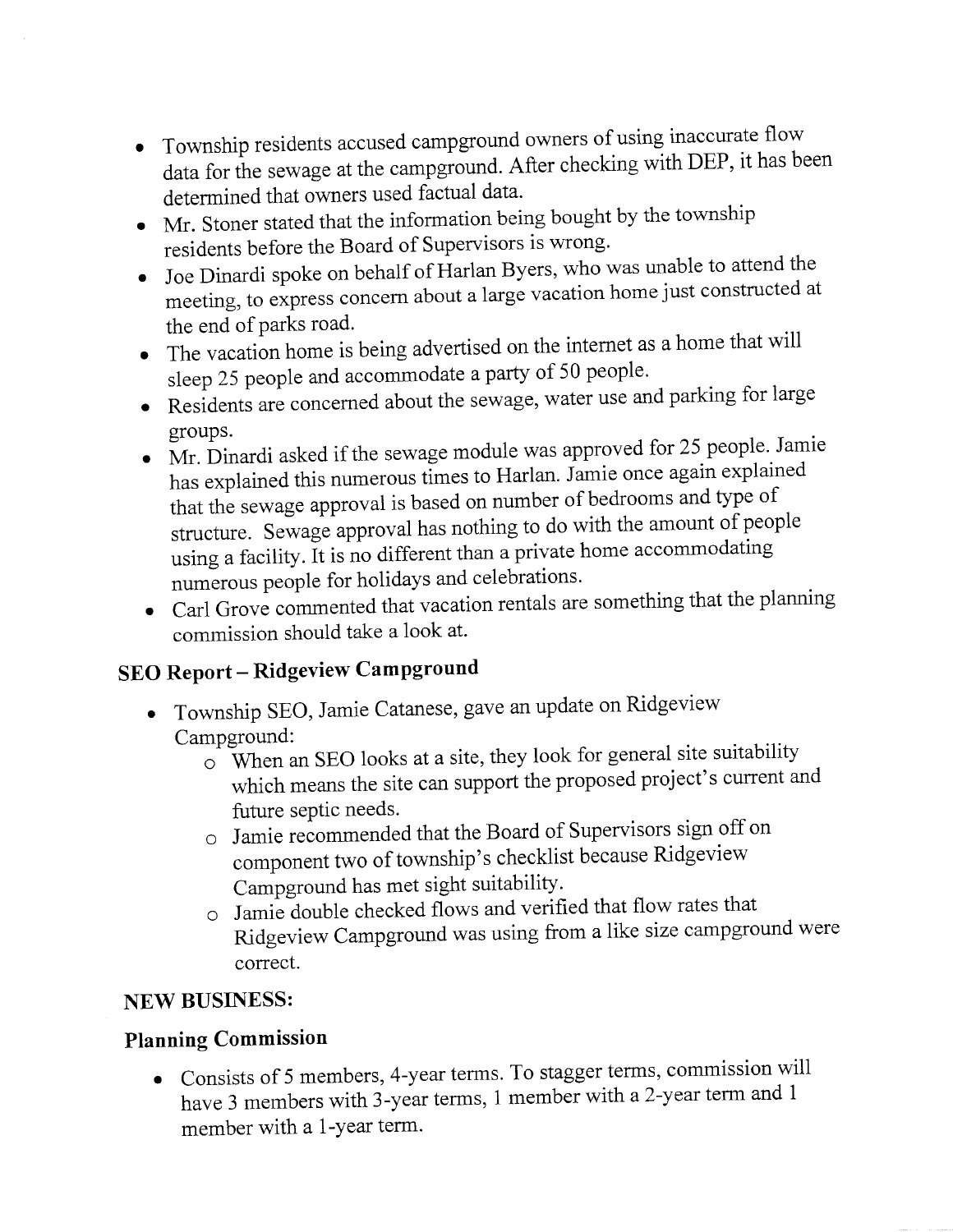- . Members must reside in Juniata Township'
- . Members drew cards to determine terms'
	- o 3-year terms: Chad Snare, Ken Stewart, Joe Biddle
		- o 2-Year term: Carl Grove
		- o l-Year term: Vacant
- o Supervisor stein provided members with a list of tasks'
- $\bullet$  Date and time of meetings must be advertised.
- Commission will meet 1st Monday of month starting March 07, 2022  $@$  7:30 p.m.

# Planning Commission Ordinance 2022-l

. Chairman Stein presented Planning Commission Ordinance 2022-1 for adoption.

Supervisor Parks motioned to adopt Ordinance 2022-01 for creating and establishing a township planning commission. Seconded by Supervisor Hall. Unanimously approved by the board.

# Planning Commission BY-Laws

o Chairman Stein presented the Planning Commission By-Laws for approval'

Supervisor Hall motioned to approve the Planning Commission By-Laws. Seconded by Supervisor Parks. Unanimously approved by the board.

# Planning Commission Code of Ethics

. Chairman Stein presented Planning Commission Code of Ethics for approval.

Supervisor Parks motioned to approve the Planning Commission Code of Ethics. Seconded by Supervisor Hall. Unanimously approved by the board.

# Township Road Safety

- . Chairman Stein composed a letter to Rich Irvin requesting assistance in reaching out to the Pennsylvania State Police, Troop G and Penn Dot regarding traffic data during peak tourist season in Juniata Township'
- . The Board of Supervisors would like to access historical traffic data in the township to study and assess the risks that residents face.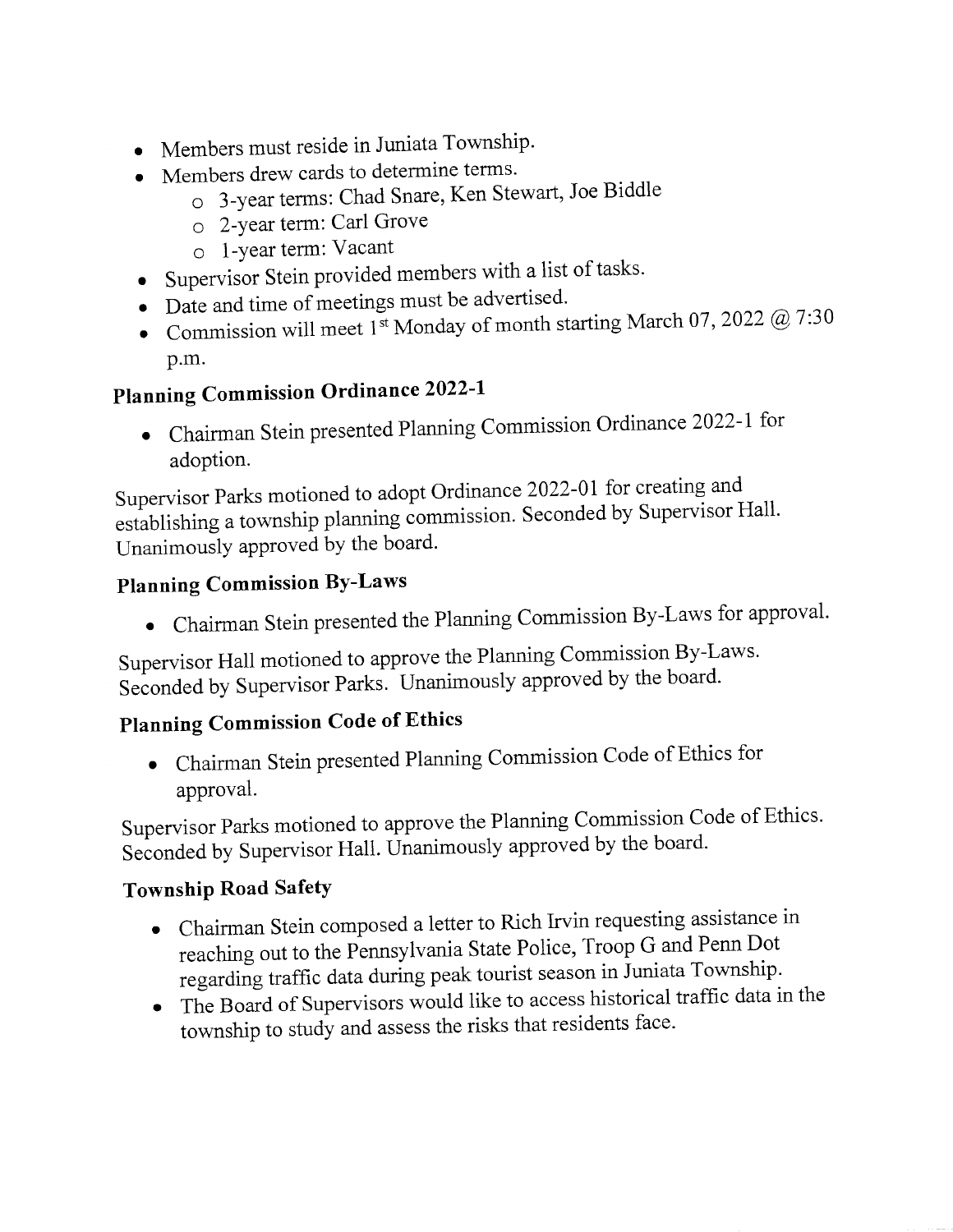# Street Name Addition - Cortland Drive

o A request from the Huntingdon County Mapping Department was received to establish a new street name in Juniata Township. The proposed Street name is Cortland Drive. The private drive is located off Berley Road.

Supervisor Hall motioned to approve the addition of Cortland Drive to the Juniata Township Street naming ordinance. Seconded by Parks. Unanimously approved by the board.

# PUBLIC FORUM:

# Construction Code Enforcement

• See attached report.

# Planning Commission

• No report.

# Road Master/Supervisor Reports

- o Restocked salt, anti-skid and dirfy 28'
- . Spreader on the red truck was not working and snow plow was broken from plowing the mountain road. White truck had hydraulic leaks. Both trucks repaired. Had to hire independent contractor for  $\frac{1}{2}$  day of snow plowing while township equipment was down.
- o Butch is getting additional keys made for the equipment.
- Greg requested a copy of each key for the equipment to kept at township building.

# OLD BUSINESS:

# Tax Collector Huntingdon County

o Secretary McDermott sent notice to Susan Harry, Huntingdon County Treasurer informing her that the Juniata Township Board of Supervisors has appointed her office as tax collector for Juniata Township.

# Announcements

• Next meeting will be held March 01, 2022  $@$  6:00 p.m.

Supervisor Parks motioned to adjourn the meeting  $@$  7:26 p.m. Seconded by Supervisor Hall.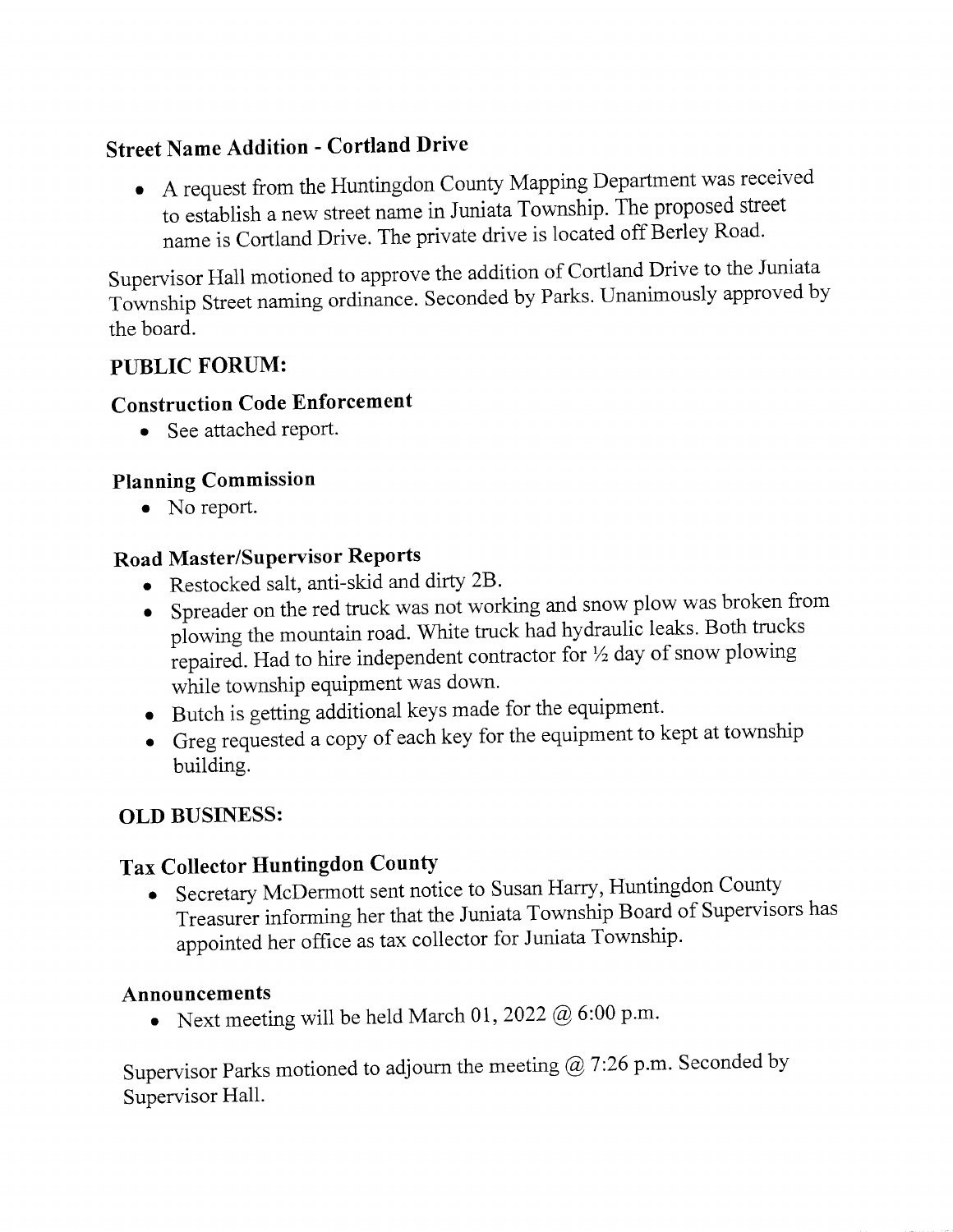8:14 AM

# BOARD OF SUPERVISORS JUNIATA TWP HUNTINGDON COUNTY

# 3/01/22

**Profit & Loss by Class**<br>February 2022

Cash

| sh Basis                                                                                                               | <b>LEDINGIA CALL</b> |                   |                  |
|------------------------------------------------------------------------------------------------------------------------|----------------------|-------------------|------------------|
|                                                                                                                        | General Fund         | <b>State Fund</b> | <b>TOTAL</b>     |
| Ordinary Income/Expense                                                                                                |                      |                   |                  |
| Income                                                                                                                 |                      |                   |                  |
| G301.00 · REAL PROPERTY TAXES<br>G301.10 · Real Estate Taxes Current Year<br>G301.40 · Real Estate Taxes Delinquent TB | 635.43<br>236.51     | 0.00<br>0.00      | 635.43<br>236.51 |
| Total G301.00 · REAL PROPERTY TAXES                                                                                    | 871.94               | 0.00              | 871.94           |
| G310.00 · PER CAPITA TAXES                                                                                             | 63.00                | 0.00              | 63.00            |
| G310.01 · Per Capita Taxes Current Year                                                                                | 63.00                | 0.00              | 63.00            |
| Total G310.00 · PER CAPITA TAXES<br>G310.10 · Real Estate Transfer Tax                                                 | 6,109.81             | 0.00              | 6,109.81         |
| G310.20 · EARNED INCOME TAX                                                                                            |                      |                   | 1,901.08         |
| G310.21 · Earned Income Tax Current Year                                                                               | 1,901.08             | 0.00              | 2,783.62         |
| G310.22 · Earned Income Tax Prior Year                                                                                 | 2,783.62             | 0.00<br>0.00      | 4,684.70         |
| Total G310.20 · EARNED INCOME TAX                                                                                      | 4,684.70             |                   |                  |
| G362.0 · PUBLIC SFTY                                                                                                   | 25.00                | 0.00              | 25.00            |
| G362.41 · Bidg Pmts                                                                                                    | 225.00               | 0.00              | 225.00           |
| G362.44 · Sewage Permits/SEO Fees                                                                                      | 250.00               | 0.00              | 250.00           |
| Total G362.0 · PUBLIC SFTY                                                                                             | 11,979.45            | 0.00              | 11,979.45        |
| <b>Total Income</b>                                                                                                    |                      |                   |                  |
| Expense<br><b>GENERAL FUND EXPENSES</b>                                                                                |                      |                   |                  |
| PUBLIC WRKS HIGHWAYS ROADS & ST<br>G437.00 · Repairs of Tools & Machinery                                              | 81.71                | 0.00              | 81.71            |
| Total PUBLIC WRKS HIGHWAYS ROADS & ST                                                                                  | 81.71                | 0.00              | 81.71            |
| <b>Total GENERAL FUND EXPENSES</b>                                                                                     | 81.71                | 0.00              | 81.71            |
| <b>GENERAL GOVERNMENT</b>                                                                                              | 1,080.00             | 0.00              | 1,080.00         |
| G404.00 · Solicitor<br><b>Total GENERAL GOVERNMENT</b>                                                                 | 1,080.00             | 0.00              | 1,080.00         |
| INSURANCE CASUALTY & SURETY                                                                                            |                      |                   |                  |
| G486.10 · Insurance - Liability                                                                                        | 327.08               | 0.00              | 327.08<br>68.18  |
| G486.20 · Insurance - Property/Casualty                                                                                | 68.18                | 0.00              | 341.18           |
| G486.30 · Insurance - Automobile                                                                                       | 341.18               | 0.00<br>0.00      | 182.81           |
| G486.70 · Worker's Compensation                                                                                        | 182.81               |                   |                  |
| Total INSURANCE CASUALTY & SURETY                                                                                      | 919.25               | 0.00              | 919.25           |
| PAYROLL EXPENSES                                                                                                       |                      | 0.00              | 468.75           |
| P400.05 · Supervisor Wages                                                                                             | 468.75               | 0.00              | 96.00            |
| P400.12 · Roadmaster Wages                                                                                             | 96.00                | 0.00              | 33.61            |
| P403.11 · Tax Collector Wages                                                                                          | 33.61<br>926.50      | 0.00              | 926.50           |
| P405.10 · Secretary Wages                                                                                              | 0.00                 | 0.00              | 0.00             |
| P409.37 · Building Repair/Maint                                                                                        | 45.00                | 0.00              | 45,00            |
| P413.00 · Code Enforcement Officer                                                                                     | 1,843.00             | 0.00              | 1,843.00         |
| P432.00 · Winter Maintenance                                                                                           | 237.00               | 0.00              | 237.00           |
| P437.00 · Repairs of Tools & Machinery<br>P438.00 · Repair/Maint Roads & Bridges                                       | 870.00               | 0.00              | 870.00           |
| P438.20 · Land Slide                                                                                                   | 0.00                 | 0.00<br>0.00      | 0.00<br>395.93   |
| PAYROLL EXPENSES - Other                                                                                               | 395.93               |                   |                  |
| <b>Total PAYROLL EXPENSES</b>                                                                                          | 4,915.79             | 0.00              | 4,915.79         |
| <b>STATE FUND EXPENSES</b>                                                                                             | 0.00                 | 4,083.80          | 4,083.80         |
| S432.00 · Winter Maintenance Snow Removal                                                                              | 0.00                 | 1,832.30          | 1,832.30         |
| S437.00 · Repairs of Tools & Machinery<br>S438.00 · Repair/Maint Roads & Bridges                                       | 0.00                 | 1,241.84          | 1,241.84         |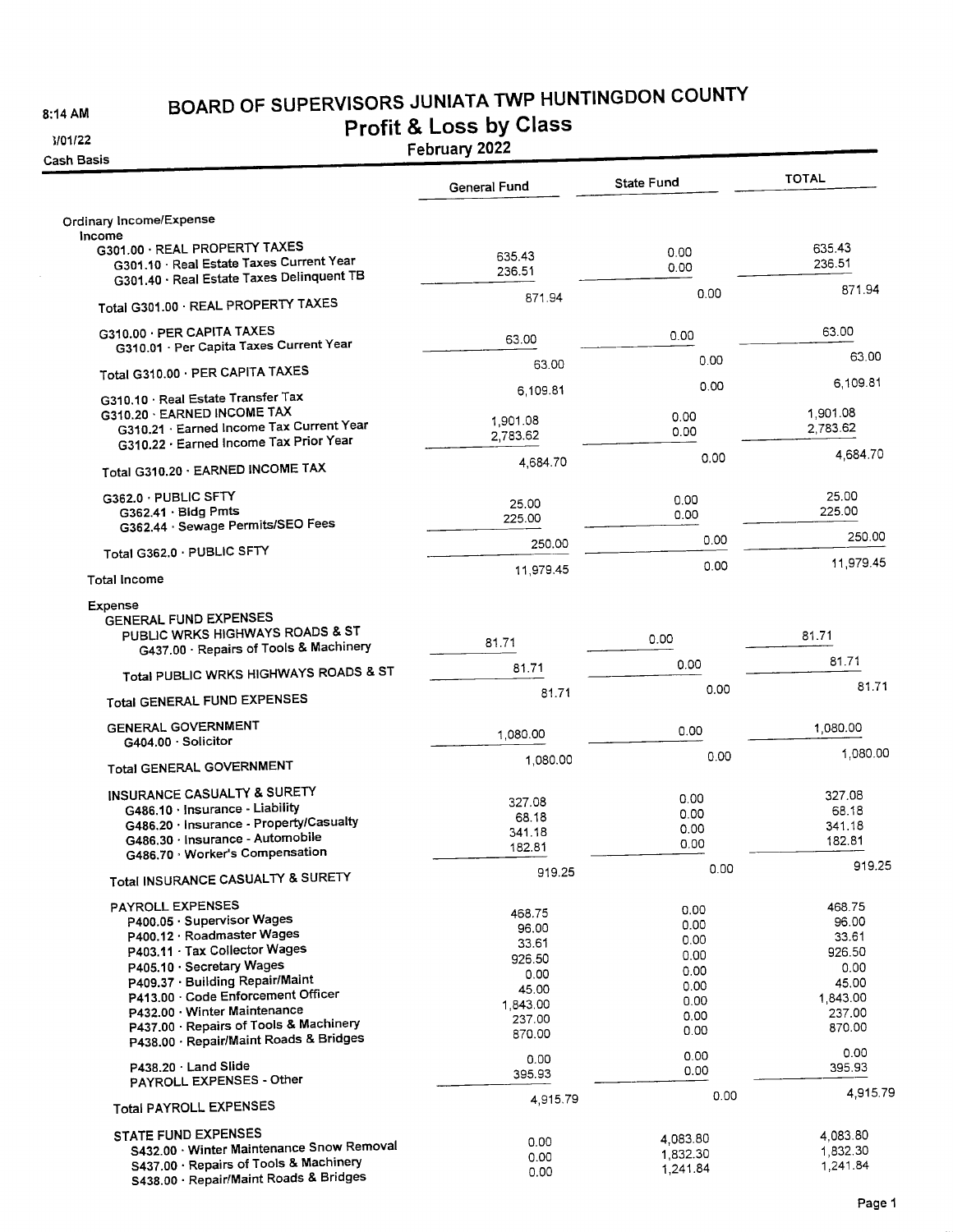8:14 AM

# BOARD OF SUPERVISORS JUNIATA TWP HUNTINGDON COUNTY

33/01/22 Cash B

| BOARD OF SUPERVISORS SOMMITY<br>AM<br><b>Profit &amp; Loss by Class</b><br>1/22<br>February 2022<br>Basis ו |                     |                   |                   |  |
|-------------------------------------------------------------------------------------------------------------|---------------------|-------------------|-------------------|--|
|                                                                                                             | <b>General Fund</b> | <b>State Fund</b> | <b>TOTAL</b>      |  |
| S471.00 · Debt Service<br>S472.10 Debt Interest                                                             | 0.00                | 48.52             | 48.52             |  |
| Total S471.00 · Debt Service                                                                                | 0.00                | 48.52             | 48.52             |  |
| <b>Total STATE FUND EXPENSES</b>                                                                            | 0.00                | 7,206.46          | 7,206.46          |  |
| G400.00 · Travel Reimbursement<br>G400.33 · Mileage - Supervisor/Roadmaster                                 | 0.00                | 0.00              | 0.00              |  |
| Total G400.00 · Travel Reimbursement                                                                        | 0.00                | 0.00              | 0.00              |  |
| G403.00 · Tax Collection<br>G403.21 · Office Supplies                                                       | 166.65<br>83.02     | 0.00<br>0.00      | 166.65<br>83.02   |  |
| G403.28 · Tax Collection Fees                                                                               | 249.67              | 0.00              | 249.67            |  |
| Total G403.00 · Tax Collection                                                                              | 117.85              | 0.00              | 117.85            |  |
| G405.34 Advertising<br>G410.00 · Public Safety<br>G419.31 · Sewage Permits (SEO Fees)                       | 225.00              | 0.00              | 225.00            |  |
|                                                                                                             | 225.00              | 0.00              | 225.00            |  |
| Total G410.00 · Public Safety<br>G442.00 · Utilities                                                        | 1,076.06            | 0.00              | 1,076.06          |  |
| G471.00 · Debt Service<br>G471.10 · Debt Principal                                                          | 462.44<br>58.59     | 1,351.48<br>0.00  | 1.813.92<br>58.59 |  |
| G472.10 · Debt Interest                                                                                     | 521.03              | 1,351.48          | 1.872.51          |  |
| Total G471.00 · Debt Service                                                                                | 9,186.36            | 8,557.94          | 17.744.30         |  |
| <b>Total Expense</b>                                                                                        | 2.793.09            | $-8,557.94$       | $-5,764.85$       |  |
| Net Ordinary Income                                                                                         |                     | $-8,557.94$       | $-5,764.85$       |  |
| $\ddot{\bullet}$ lacers $\ddot{\bullet}$                                                                    | 2,793.09            |                   |                   |  |

Net Income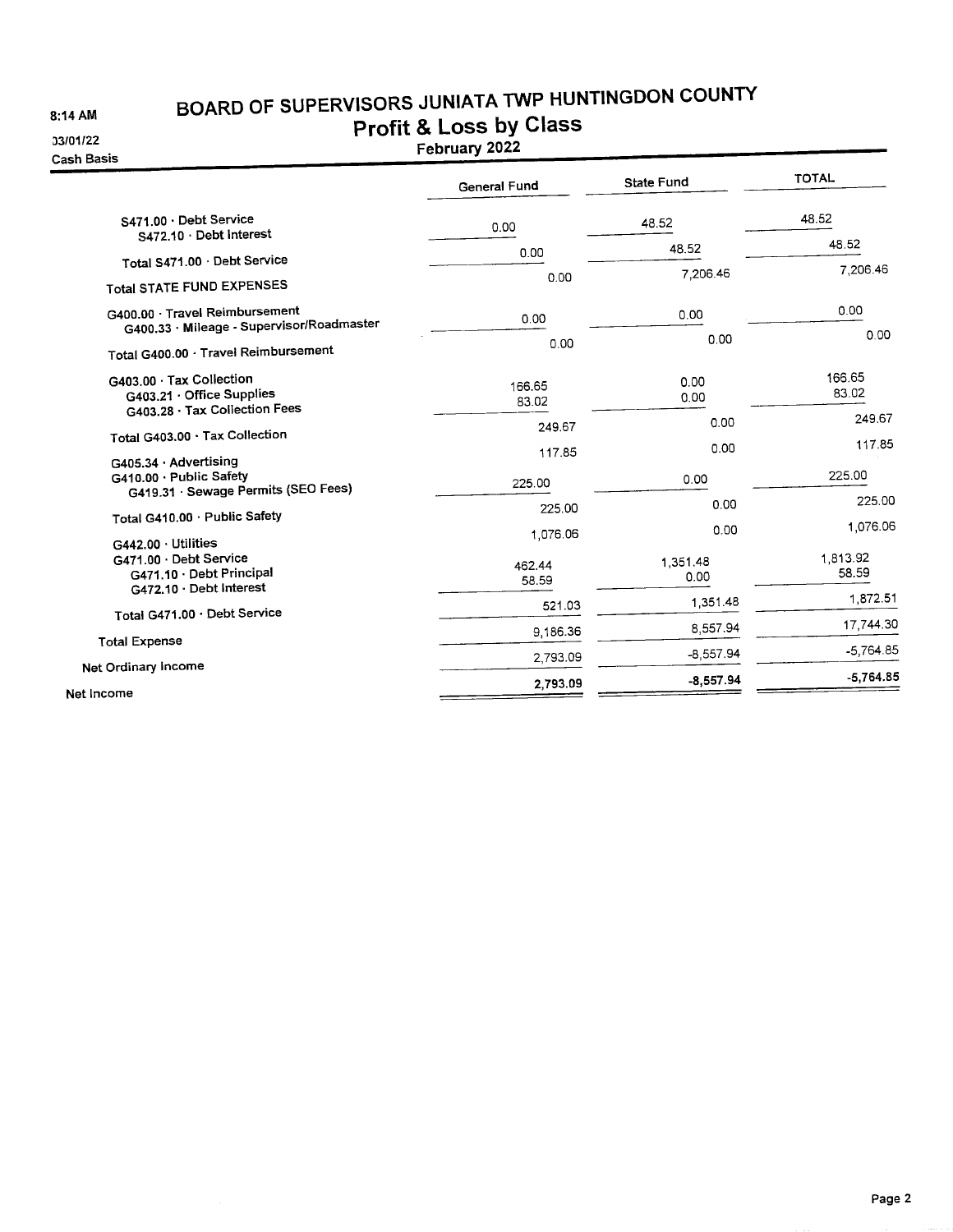### BOARD OF SUPERVISORS JUNIATA TWP HUNTINGDON COUNTY Balance Sheet

| As of March 1, 2022                    |              |  |
|----------------------------------------|--------------|--|
|                                        | Mar 1, 22    |  |
| <b>ASSETS</b>                          |              |  |
| <b>Current Assets</b>                  |              |  |
| <b>Checking/Savings</b>                |              |  |
| G100.00 · GENERAL FUND                 | 23,507.53    |  |
| $G100.00 \cdot ARPA$                   | 27,894.34    |  |
| G102.00 · SAVINGS ACCOUNT              | 11,638.33    |  |
| S101.00 STATE FUND                     | 3,576.70     |  |
| Total Checking/Savings                 | 66,616.90    |  |
| <b>Total Current Assets</b>            | 66,616.90    |  |
| TOTAL ASSETS                           | 66,616.90    |  |
| LIABILITIES & EQUITY                   |              |  |
| Liabilities                            |              |  |
| <b>Current Liabilities</b>             |              |  |
| <b>Other Current Liabilities</b>       |              |  |
| G21000 · PAYROLL LIABILITIES           |              |  |
| G210.00 · Federal Income Tax Withheld  | 469.76       |  |
| G211.00 Social Security Withheld       | 429.66       |  |
| G211.10 · Social Security - Company    | 429.66       |  |
| G212.00 · Local Income Taxes Withheld  | 143.72       |  |
| G213.00 · Medicare Tax Withheld        | 200.92       |  |
| G217.00 · State Income Tax Withheld    | 294.23       |  |
| G219.00 · EMST Tax Withheld            | 31.60        |  |
| G221.00 · PA UC Tax Withheld           | 4.41         |  |
| G222.00 · PA UC Company                | 101.57       |  |
| Total G21000 · PAYROLL LIABILITIES     | 2,105.53     |  |
| <b>Total Other Current Liabilities</b> | 2,105.53     |  |
| <b>Total Current Liabilities</b>       | 2,105.53     |  |
| <b>Total Liabilities</b>               | 2,105.53     |  |
| Equity                                 |              |  |
| 30000 · Opening Balance Equity         | 23,668.81    |  |
| 32000 · Retained Earnings              | 58,996.68    |  |
| Net Income                             | $-18,154.12$ |  |
| <b>Total Equity</b>                    | 64,511.37    |  |
| TOTAL LIABILITIES & EQUITY             | 66,616.90    |  |
| <b>Crestwood Estates</b>               | 11,950.42    |  |
| Truck Loan                             | 15,231.97    |  |
|                                        |              |  |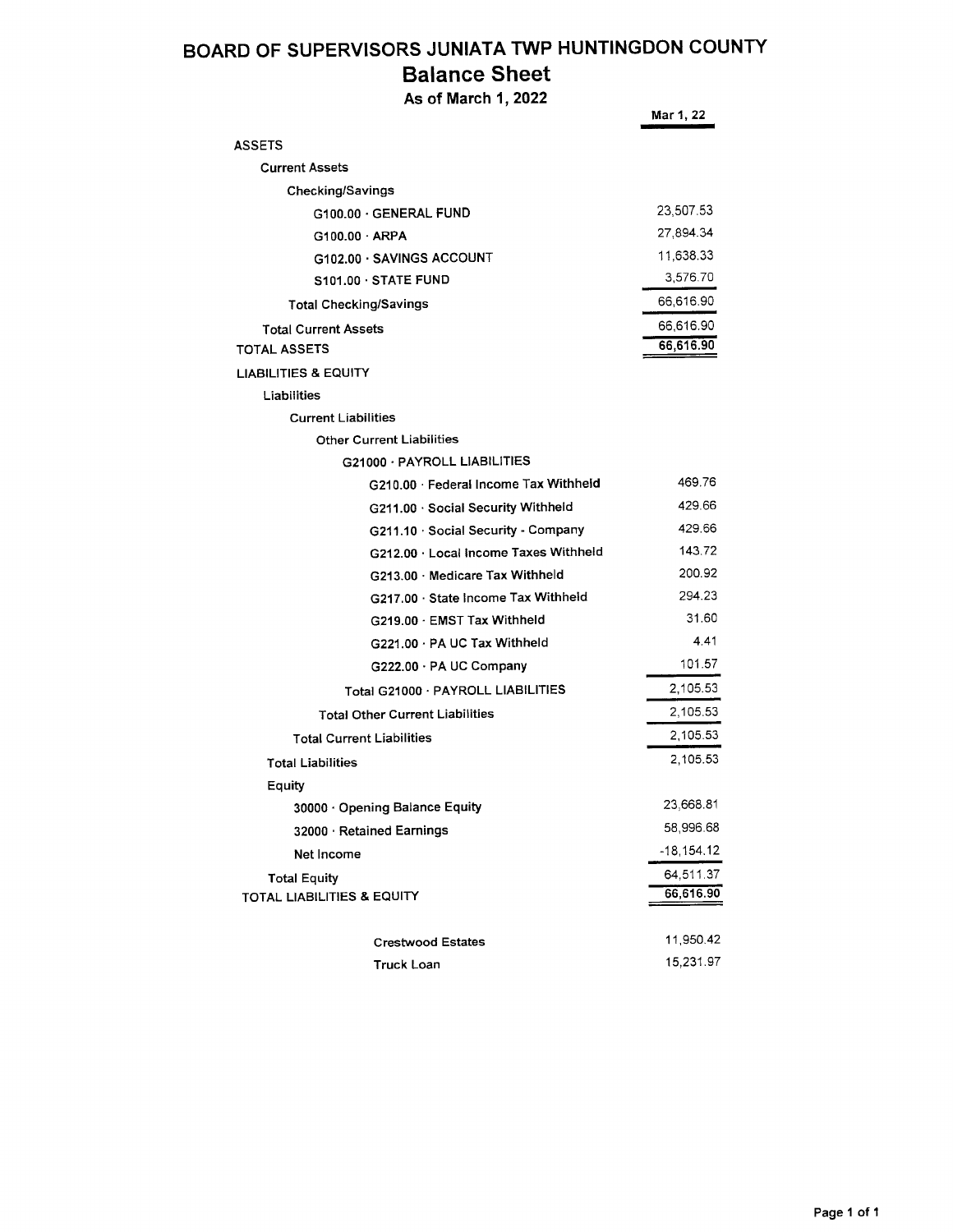# **Juniata Township Board of Supervisors Meeting Sign-in Sheet**

Date:

Signature

Print Name

Justin Stare MARK LENGOUSKY Robert Myrg Louis Glastz arl Grove oI  $\tilde{\mathcal{C}}$  $S$ truen  $1510$ N/c  $\mathcal{T}_{\mathcal{O} \mathcal{C}}$ JOE DINARDI  $MRS$  freque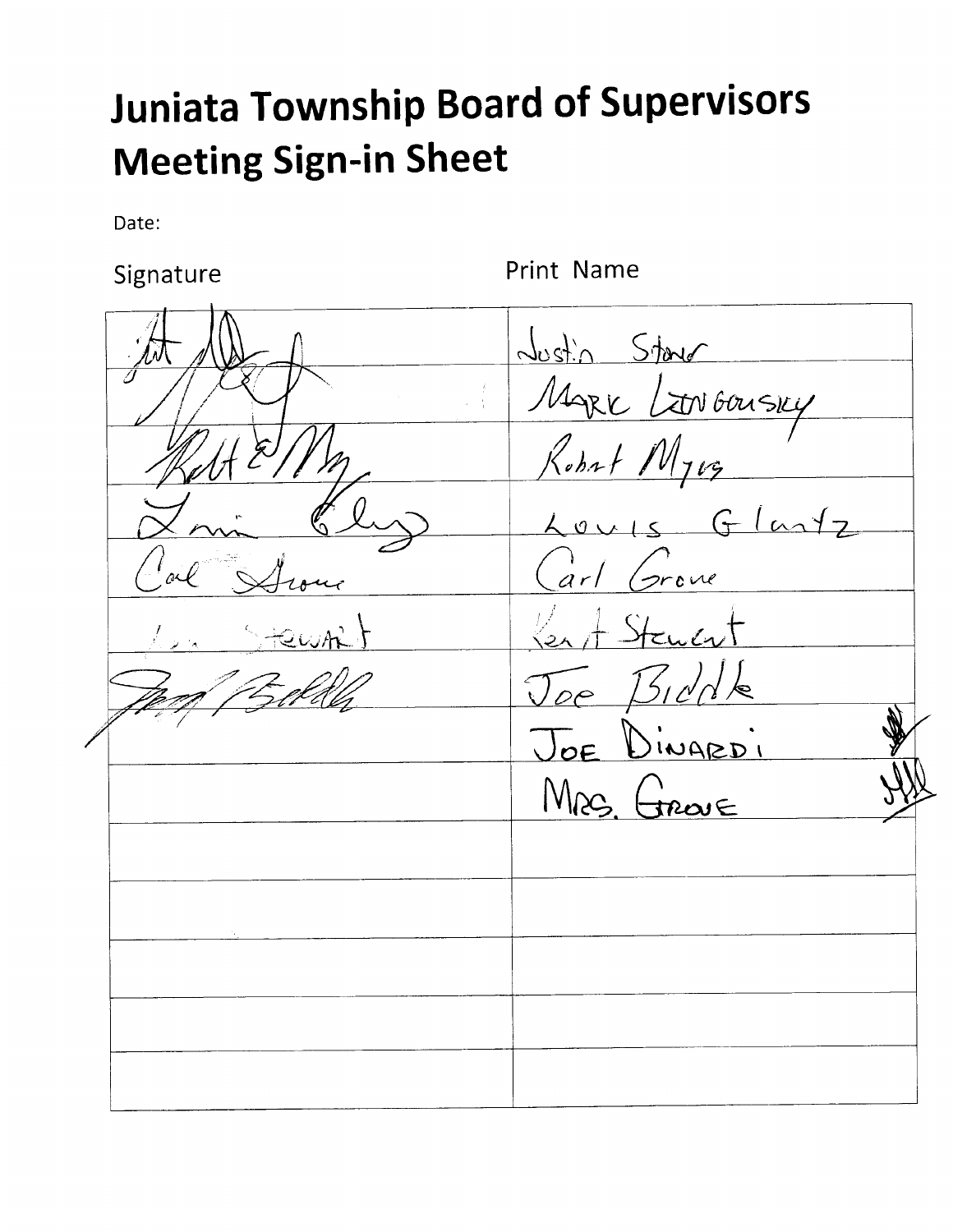# **JUNIATA TOWNSHIP**

# JANUARY 2022 ACTIVITY REPORT FOR FEBRUARY MEETING

### Eric & Heather Wolf-Ripplin Rd.

i

They wish to do a stream crossing to access the largest portion of the land they own. They have contacted Tom Lavine to help with the process. There is a site meeting on Thursday February 17, at 10am

### William Walters - Overlook Rd.

I checked Mr. Walters setbacks and Bureau Veritas is working on the permit.

### Mathew Pipetti - Point Rd.

I have sent Mr. Pipetti a packet of forms to fill out and get back to me. Knowing that he will not meet our ordinance. Supervisors allowing the deck to go in because of safety and necessity to enter and exit the house.

### Jay Kopp - Lot 8 Crestwood Estates

Lot 8 Crestwood Estates. I met Mr. Kopp and his son on the site to check the setbacks. He has to fill out the paperwork and get it back to me. He is requesting to permit a hookup to the existing septic system with the new house which is going to be the same number of bedrooms or less than the original slated dwelling. Mr. Kopp and his son keep expressing that they think the township should be involved with the ROW dispute. I am attaching the email Mr. Kopp sent me. I explained on several occasions that the twp. does not have anything to do with private ROWs and he should consult the police if he thinks there is an immediate issue and his attorney for advice

### Mongold Injunction – Ripplin Rd.

I gave attorney Newfield the information he asked for about the Mongold injunction.

### Casv McGraw - Lot 15 & 15 Ravstown Reach

Casy is purchasing Lots 15 & 16 in Raystown reach and plans on building vacation cabins on them. Genetal information given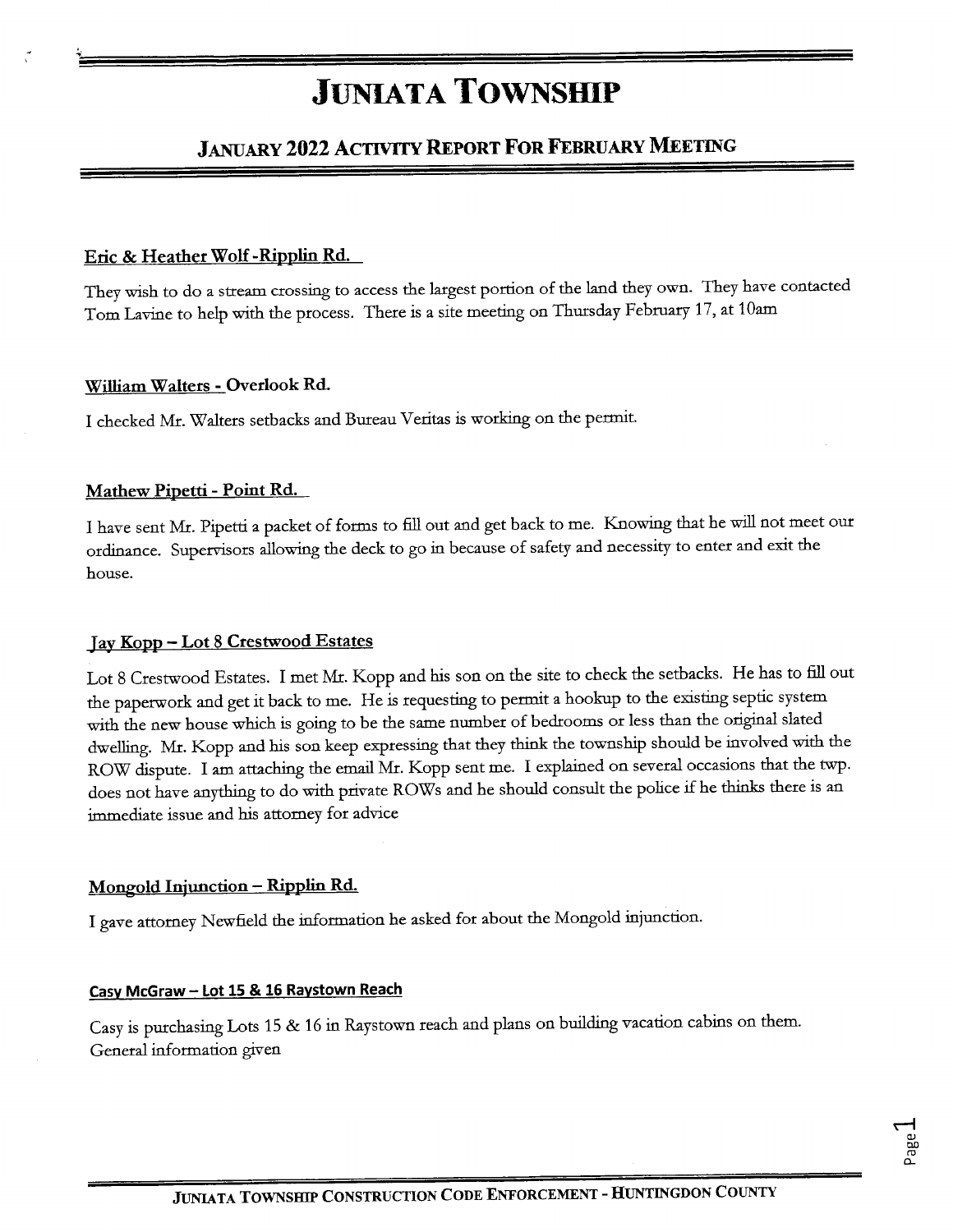# **JUNIATA TOWNSHIP**

# JANUARY 2022 ACTIVITY REPORT FOR FEBRUARY MEETING

### Joyce Kuras - 8341 River View Hgts.

Raystown Realty contacted me about a septic repair permit for the property. The cleanouts on the mound are broken and an apparent broken delivery line pipe.

### Mckenzi Miller - Parks Rd.

Adding a second story to the home with no expansion. Adding a bedroom upstairs and removing one downstairs.

### Diane Shee - Phelps Subdivision Piney Ridge

A lot was purchased from Jim Phelps on Piney Ridge near the Hall farm. Diane is applying for the septic permit. They will be applying for the building permit soon.

### Clay Cooper - Phelps Subdivision Piney Ridge

Clay Cooper called and was interested in getting a copy of the old ordinance to see if Mr. Phelps was tesponsible fot upgrading the road to a lot he is looking at puchasing.

### Neal Salyards - Point Rd. - Dock Project

Todd Gype ftom DEP called me and let me know that Mr. Salyatds Engineet had teached out to him. DEP is requiring Mr. Salyards to remove the portion of the dock placed already and start with permitting. Mr. Gype stated it would be a hinged floating dock "not what he had started" I forward the information to Tom Lavine Twp. Engineer.

### Andy Blugerman – Riverview Hgts.

Andy Plans on putting up an attached gargage. I am tentatively meeting him on site to start the paperwork and check setbacks on Wednesday February 2<sup>nd</sup>.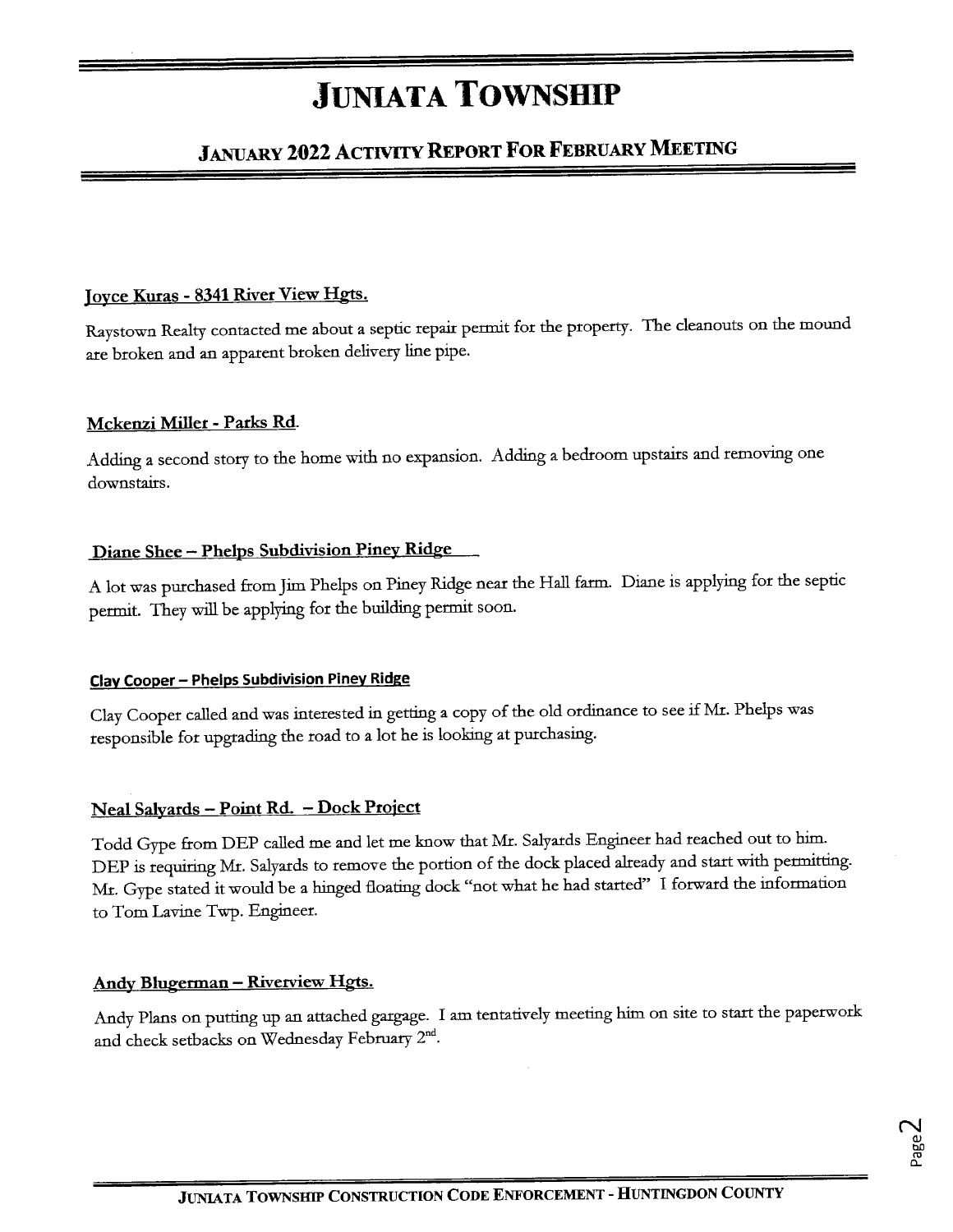

### FW: 11182 Point Rd, Huntingdon (DEP # 361649)

3 messages

### Gipe, Todd <togipe@pa.gov>

To: "catanese.seo@gmail.com" <catanese.seo@gmail.com>

Mr. Catanese:

FYI, I am forwarding the email below which relayed to Mr. Salyards and his engineer the inapplicability of their GP-2 permit for a former landowner. I have forwarded EXT, I am lowarding the chian below milember years of course, it came to me from the PA Fish and Boat Commission. Thave not yet heard from either of their<br>this violation to the US Army Corps of Engineers, and, of course, i to , not the commission of them the US Army Corps of Engineers, and, of course, it came to me from the PA Fish and Boat Commission. I have not yet heard from either of them correspondence as well.

Thanks,

Todd G. Gipe | Environmental Protection Compliance Specialist

Department of Environmental Protection

Southcentral Regional Office

Waterways & Wetlands Program

909 Elmerton Avenue | Harrisburg, PA 17110

Phone: 717.705.4147 | Fax: 717.705.4760

www.depweb.state.Pa.us

24-hour toll free Emergency Response number for SCRO: 1-800-541-2050.

The Department of Environmental Protection (Department) has launched an e-permit for Chapter 105 Wetland and Waterway Obstruction and Encroachment General permits to make application submiftal ano review more efficient and enaote rastei reiponses to applicants' lnformation on e-permits can be found on our website at https://www.dep.pa.gov/Business/Water/Waterways/Pages/ePermitting.aspx

PRIVILEGED AND CONFIDENTIAL COMMUNICATION: The information transmitted is intended only for the person or entity to whom it is addressed and may contain confidential and/or privileged material. Any use of this information other than by the intended recipient is prohibited. If you receive this message in error, please send a reply e-mail to the sender and delete the material from any and all computers.

From: Gipe, Todd Sent: Tuesday, January 18, 2022 2:42 PM To: Josh Gunnett <jdgunnett@gmail.com>; Neal & Cheryl Salyards <nealrsalyards@yahoo.com> Cc: Gates, David <dagates@pa.gov>; Gall, Matthew T CIV USARMY CENAB (USA) <Matt.Gall@usace.army.mil> Subject: 11182 Point Rd, Huntingdon (DEP # 361649)

Josh:

Thank you for the copy of the previously-mentioned GP-2 permit transfer to the previous owner for a small private dock'

commenting on that Gp-z transfer document, just to again be as clear as possible, Part One, D. 19. of a GP-2 (see the attached pdf and the excerpt box below) does not authorize any "fill" in the river.

Fri, Jan 21, 2O22 at 10:13 AM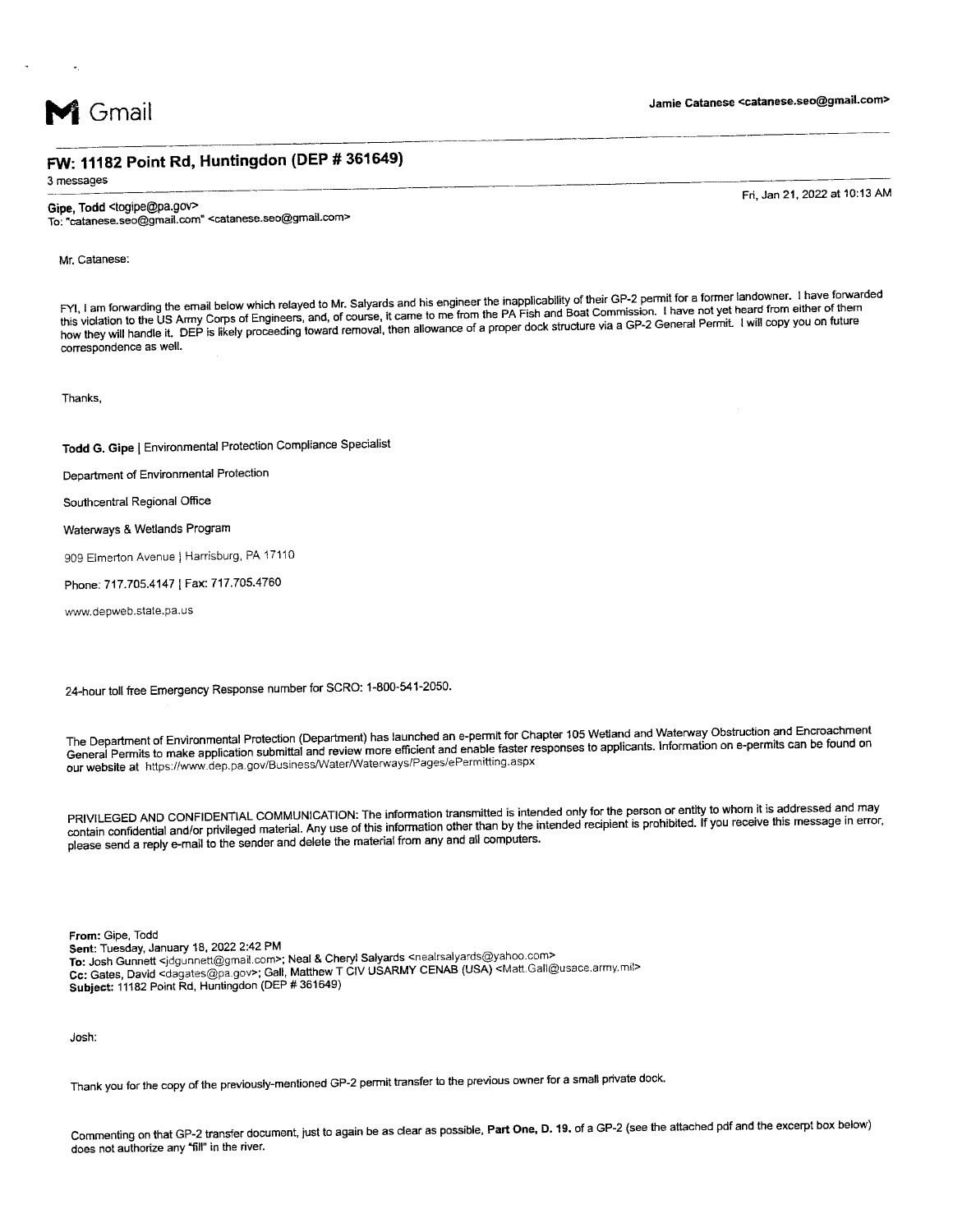19. The placement of fill or dredged material into a watercourse, fioodway or body of water is not authorized under this General Permit.

Fill is defined in the GP-2 as:

FILL - Sand, gravel, earth or other material placed or deposited to form an embankment or raise the elevation of the land surface. The term includes material used to replace an area with aquatic life with dry land or to change the bottom elevation of any regulated water of this Commonwealth.

All of the concrete blocks and placed rocks qualify as fill. The subject GP-2 permit authorizes a small dock defined as "a single floating, cantilevered or pile structure", which the installed structures are not.

Sincerely,

Todd G. Gipe | Environmental Protection Compliance Specialist

Department of Environmental Protection

Southcentral Regional Office

Waterways & Wetlands Program

909 Elmerton Avenue | Harrisburg, PA 17110

Phone: 717.705.4147 | Fax: 717.705.4760

www.depweb.state.pa.us

24-hour toll free Emergency Response number for SCRO: 1-800-541-2050.

The Department of Environmental Protection (Department) has launched an e-permit for Chapter 105 Wetland and Waterway Obstruction and Encroachment Generai Permits lo make application submitiai and review more eficient and enable faster responses to applicants. lnformation on e'permits can be found on our website at https://www.dep.pa.gov/Business/Water/Waterways/Pages/ePermitting.aspx

PRIVILEGED AND CONFIDENTIAL COMMUNICATION: The information transmitted is intended only for the person or entity to whom it is addressed and may contain confidential and/or privileged material. Any use of this information other than by the intended recipient is prohibited. lf you receive this message in enor, please send a reply e-mail to the sender and delete the material from any and all computers.

From: Josh Gunnett <jdgunnett@gmail.com> Sent: Tuesday, January 18, 2022 12:42 PM To: Gipe, Todd <togipe@pa.gov>; Neal & Cheryl Salyards <nealrsalyards@yahoo.com> Subject: [External] Permit Transfer Agreement for Neal Salyards

ATTENTION: This email message is from an external sender. Do not open links or attachments from unknown sources. To report suspicious email, forward the message as an attachment to CWOPA\_SPAM@pa.gov.

Todd,

Mr. Salyards asked me to send you a copy of the Permit Transfer Agreement that he had a copy of for his property.

Thanks,

### Joshua Gunnett, P.E.

**GNET**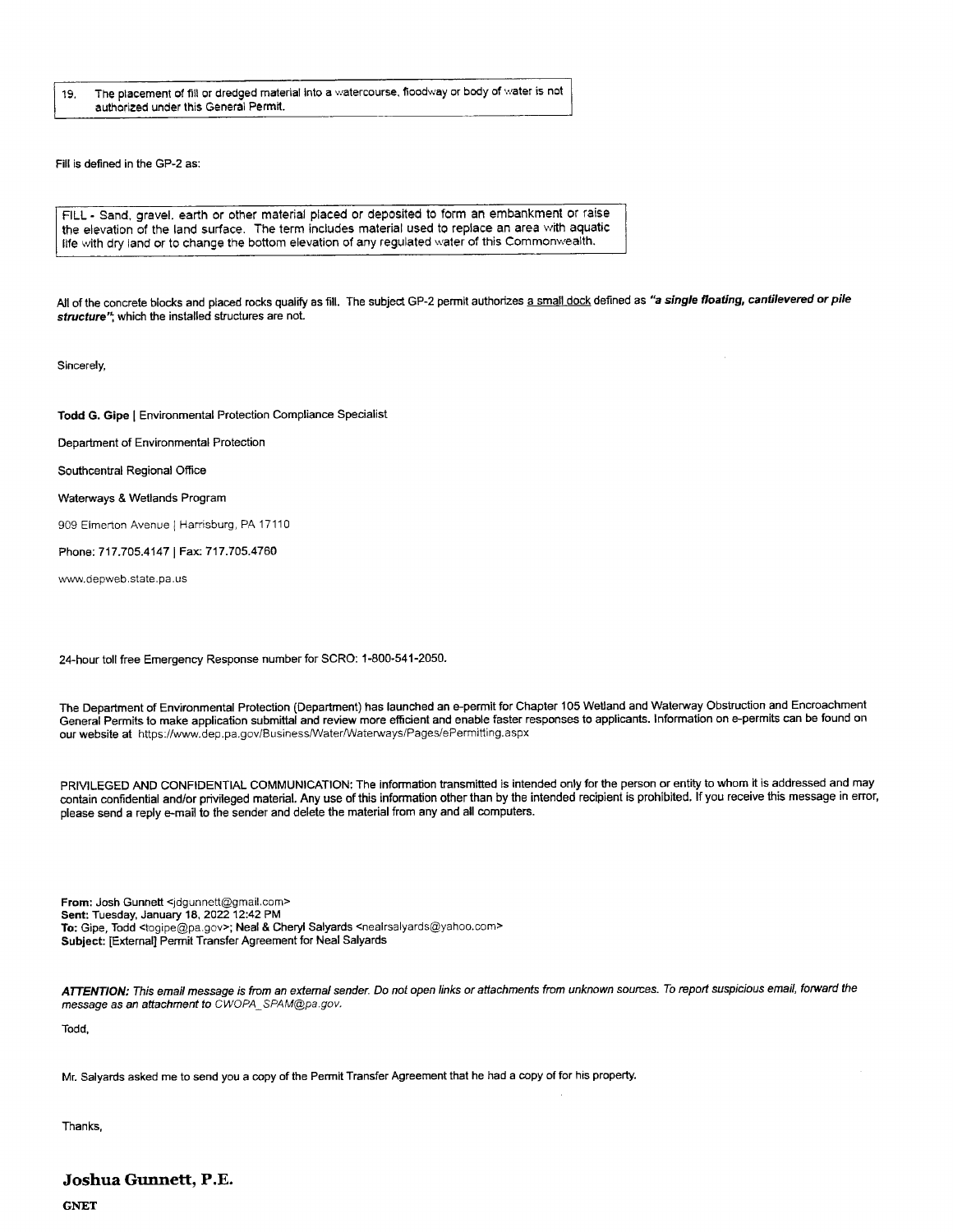### jdguonett@gmail.com

### (717) 449-8590

 $\overline{\mathbf{r}}$ 

 $\overline{\boxtimes}$  GP-2 Small Docks and Boat Ramps.pdf<br> $^{287K}$ 

Jamie Catanese <catanese.seo@gmail.com> To: "Gipe, Todd" <togipe@pa.gor>

Thank you. lwill make our township engineer aware as well.

Jamie Catanese lQuoted text hidden]

Jamie Catanese <catanese,seo@gmail.com> To: Tom Levine <tmlevine@atlanticbb.nef>

Hi Tom,

I received this information from DEP about the dock project on Point Rd. Juniata Twp.

.<br>Физич простави, узительні физичен тичество пробліжні на паленім трас

Thank you,

Jamie Catanese lQuoied text hidden]

> $\epsilon$  $\mathcal{A}$

-1 GP-z Small Docks and Boat Ramps.pdf - 2a7K

Fri, Jan 21, 2022 at 10:25 AM

Fri, Jan 21, 2022 at 10:27 AM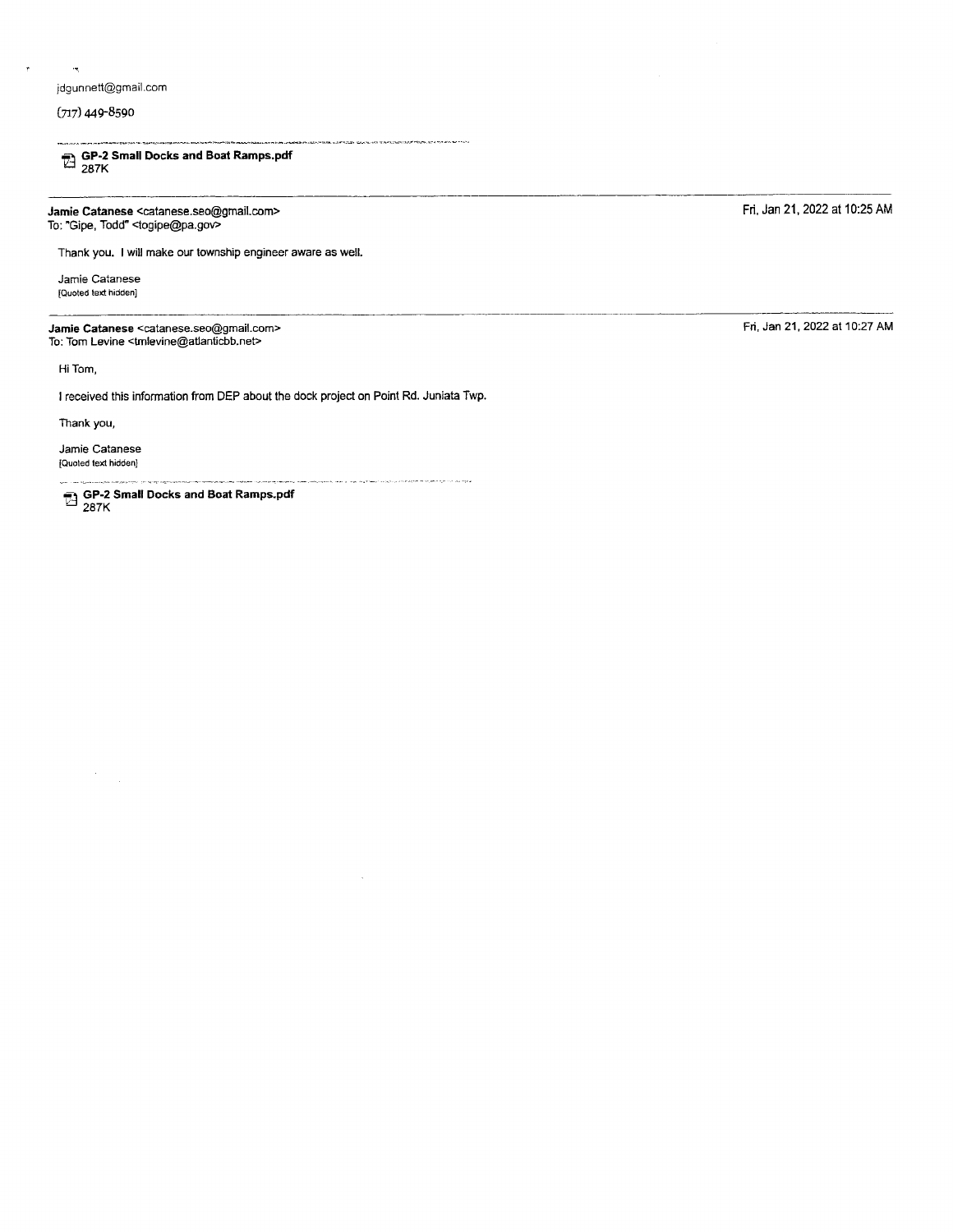

#### Re: You are formally denied access to Brandy Drive Crestwood Estates Huntingdon Pa 16652 1 message

Jay Kopp <jay.kopp0529@gmail.com> Mon, Jan 31,2022at 11:11 AM

To: Jeff Leonard <Jleonard@huntingdoncounty,nef>, Lucille Kopp <lukopp56@gmail.com>, Jamie Catanese <catanese.seo@gmail,com>, Christopher Fisher <cartunes4u@gmail.com>

Sheriff Leonard:

I am curious if you had the opportunity to review the above email and are able to provide advice on how to proceed. 1). I visited the property with Jamie Catanese on Monday Jan 24 for the purpose of inspecting the septic system that was previously installed. 2). We are hoping to receive approval to apply for a building permit to begin site prep. 3). We are waiting for the house design and plans to be completed and approved. Following that, we trust we will receive the building permit. Each one of these steps are at difierent stages.

When we visited the property, on Jan 241h, the Silver Pontiac Grand Am was still parked in the center of brandy drive blocking access to our property. We continue to walk past that vehicle, but as soon as the weather breaks we intend to move equipment in for the purpose of preparing the lot for house construction to begin.

I discussed this issue with Chris Fisher (Crestwood Association representative) His response is highlighted as follows.

Chris Fisher wrote::

I was able to talk to Jeff and his advice was to get in touch with Rufus Brenneman, our district justice. His office number is (814)643-2270. Rufus will start by sending a letter to Dick, and if he doesn't respond to that, then Jeff (the sheriff) will hand deliver the letter to him. Eventually, the car will be removed. I explained to him how you have been handling it thus far, and he said that you are on the right track. Get in touch with Rufus as soon as you can. Rufus is a great guy.

I contacted Rufus Breneman"s office this moming and the receptionists said the district justice's office was not altowed to get involved with cases that might come before the district justice.

I am now requesting your advice. and strongly desire our "denied access to Brandy Drive" to be resolved prior to our accessing the property with construction equipment

Sincerely;

Jay Kopp

On Tue, Dec 28,2021 at 10:46 AM Jay Kopp <jay.kopp0529@gmail.com> wrote: Sherifi Leonard:

Thank you for taking my call this morning.

The above email thread is quite lengthy but details all the back and forth communication that has transpired with Mr. Fogel since last Dec 31 2020.

The property in question, owned by my wife and l, is identifled as

Lot 8. Section C. TM number 23-02A-06

The approx timeline that I shared in the phone conversation is as follows

#### 2006 property purchased

2010. septic system installed

2013 Attomey Newton, Iegal work with neighborTom Munkintrick providing legal right of way to a small triangular comer of Munkintricks's property to allow better access to Lot 8, Section C

2018. First indication of Richard Fogels negative attitude toward my son Jonathan

As stated at the conclusion of my phone conversation:

It is my desire to resolve this confrontation in the least threatening manner possible. We wish to continue using Brandy Drive as the access point to our property. . We desire to develop this property and establish a house and continue a neighborly relationship with the Fogels.

Thank you for your willingness to review this matter and provide your advice.

Jay Kopp

Date: Mon, Dec 27, 2021 at 12:20 PM<br>Subject: Re: You are formally denied access to Brandy Drive Crestwood Estates Huntingdon Pa 16652 Forwarded message Date: Mon, Dec 27, 2021 at 12:20 PM From: RICHARD FOGEL <littlejuniata33@verizon.net> To: jaykopp0529@gmail.com <jay.kopp0529@gmail.com>

You have to know the folks who screwed you are laughing their asses off plus there was SIXTY THOUSAND of pure profit of your money so guys could be paid very well for their contributions and approvals, etc etc